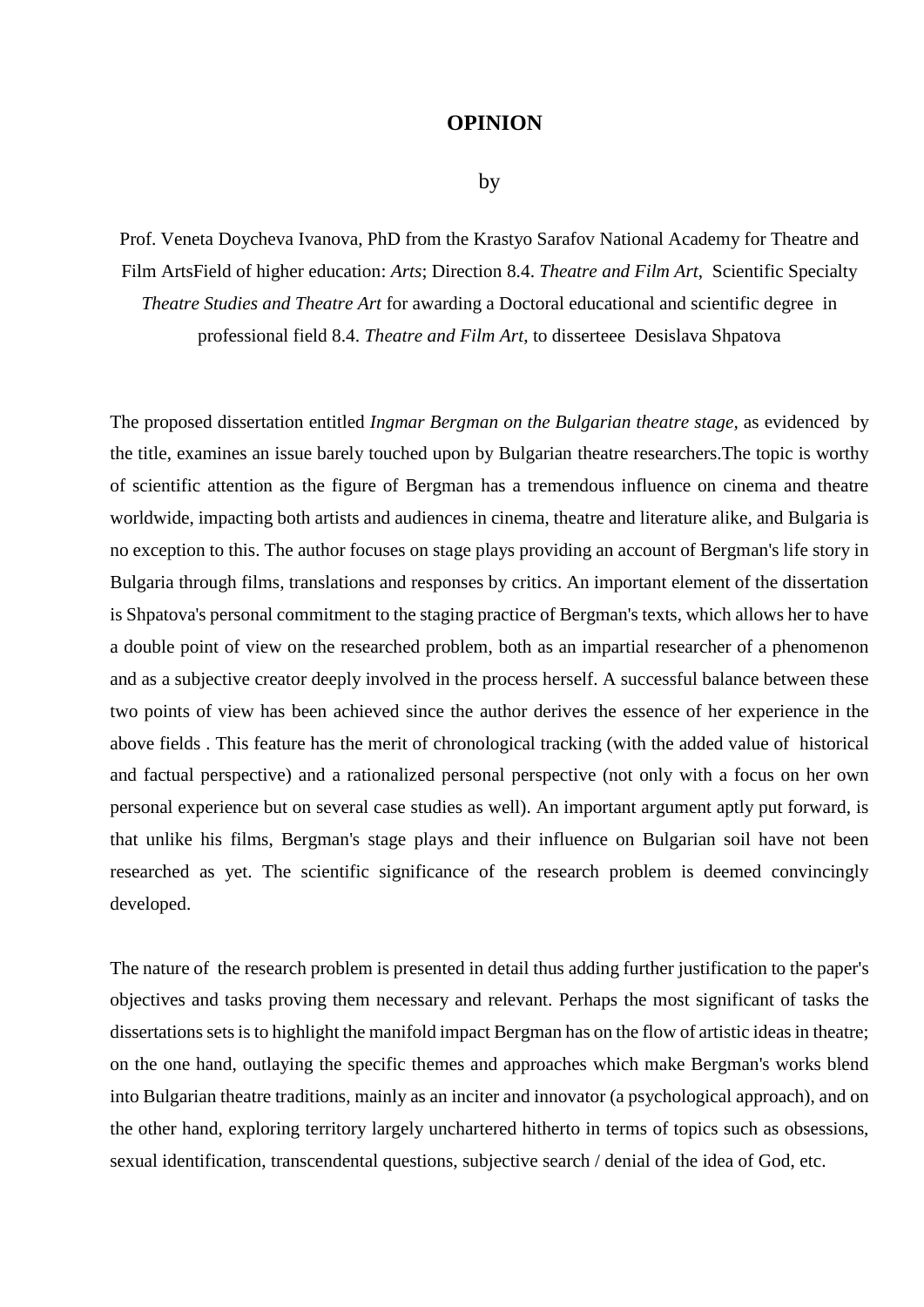The chosen methodology is a combination of research devices leading to a variety of effects. There is an impressive adherence to a timeline of historical facts, falling into several parts (chronology of Bergman's work; specific autopoetic motives and connections, Bergman's reception in Bulgaria and history of stage interpretations related to Bergman's texts). The central topic of the research is enriched by documented personal testimonies of three individuals with varying professional views on the topic (through identical questions in extensive interviews). The synthesis of these diverse elements is achieved by implicitly referring attention to what Bergman brings in as novel, intriguing and extraordinary in terms of theatre, which at the same times fits into the Bulgarian contexts.

The main direction of the dissertation is towards highlighting the specific value that Bergman's works invest in Bulgarian theatre. It is pointed out that the traditionally strong acting school of psychological research is renewed through Bergman. The research emphasizes the fact that the images of transformation and of scattering variations of faces and versions of the "I" encourage directors to develop ways for stage expression of the modern personality. Audiencewise, these performances open unmapped spaces of intrinsic meaning. In this aspect the study could be enriched and expanded with more examples and details of actors or directors' interpretations.. This recommendation is applicable to list of plays directed by the author herself (it is clear from the research that there is no other example of a director with such a rich and lasting interest in Bergman in the Bulgarian theatre than the author of the dissertation herself).

The important conclusions about the intertwining of film language and theatre expression tools in Bergman's aesthetics constitute an original synthesis of the research.

The dissertation reference list contains three scientific publications in esteemed scientific journals deemed to have deservedly found a place there with their original research reflections. In the course of the exposition, the author repeatedly refers to the opinion and judgment of respected theatre critics and researchers, who highly appreciate her interpretations of Bergman on stage. The appreciation of Spatova's scientific articles, her creative interpretations on the topic, as well as the esteemed theatre awards and participation in forums at home and abroad, demonstrate that Shpatova enjoys recognition by competent professional staff.

Besides its research nature, the dissertation carries the signs of publicity addressed to a tempted but wider audience, hence a few recommendations can be made. Perhaps linking the issues studied with the processes that take place in Bulgarian theatre life in the course of Bergman's entry onto Bulgarian stage would have highlighted better his uniqueness, and thus his significance too. The third part of the study is a case study of three artists related to Bergman's plays but fails to offer a reasoned argumentation on the choice of these particular persons. Further, the impressive and carefully researched list of literature on the subject at the end of the paper, should be organized first in Cyrillic